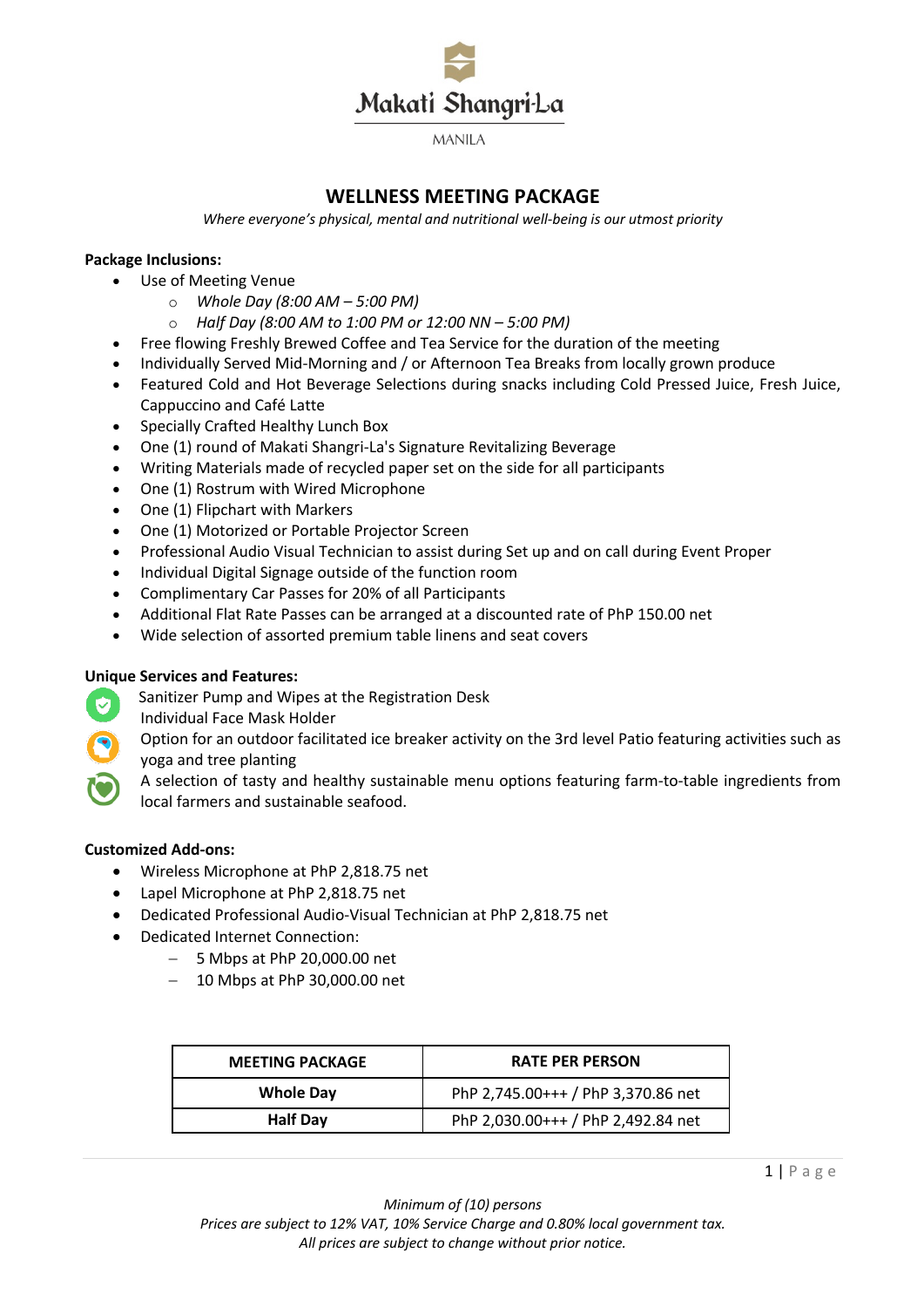

**MANILA** 

## **SET TEA BREAK SELECTIONS**

*Choose (3) items per break*

Spinach and Mushroom Quiche Open-faced Sandwich Grilled Vegetables Balsamic Glazed Low Fat Raisin Bran Muffins Assorted Fruit Yoghurt Steamed Vegetarian Pau Low Fat Raisin Bran Muffins Vegetable Sandwich with Hummus Granola Bar Fruits Sushi Beetroot Crème Brulee Carrot Panna Cotta with Berries Compote Vegetable Crudities with Assorted Dips Sliced Fruits Vegetable Frittata Vietnamese Vegetable Roll Wheat Grass and Eggplant Caviar on Savoury Tart Fruits Kebabs